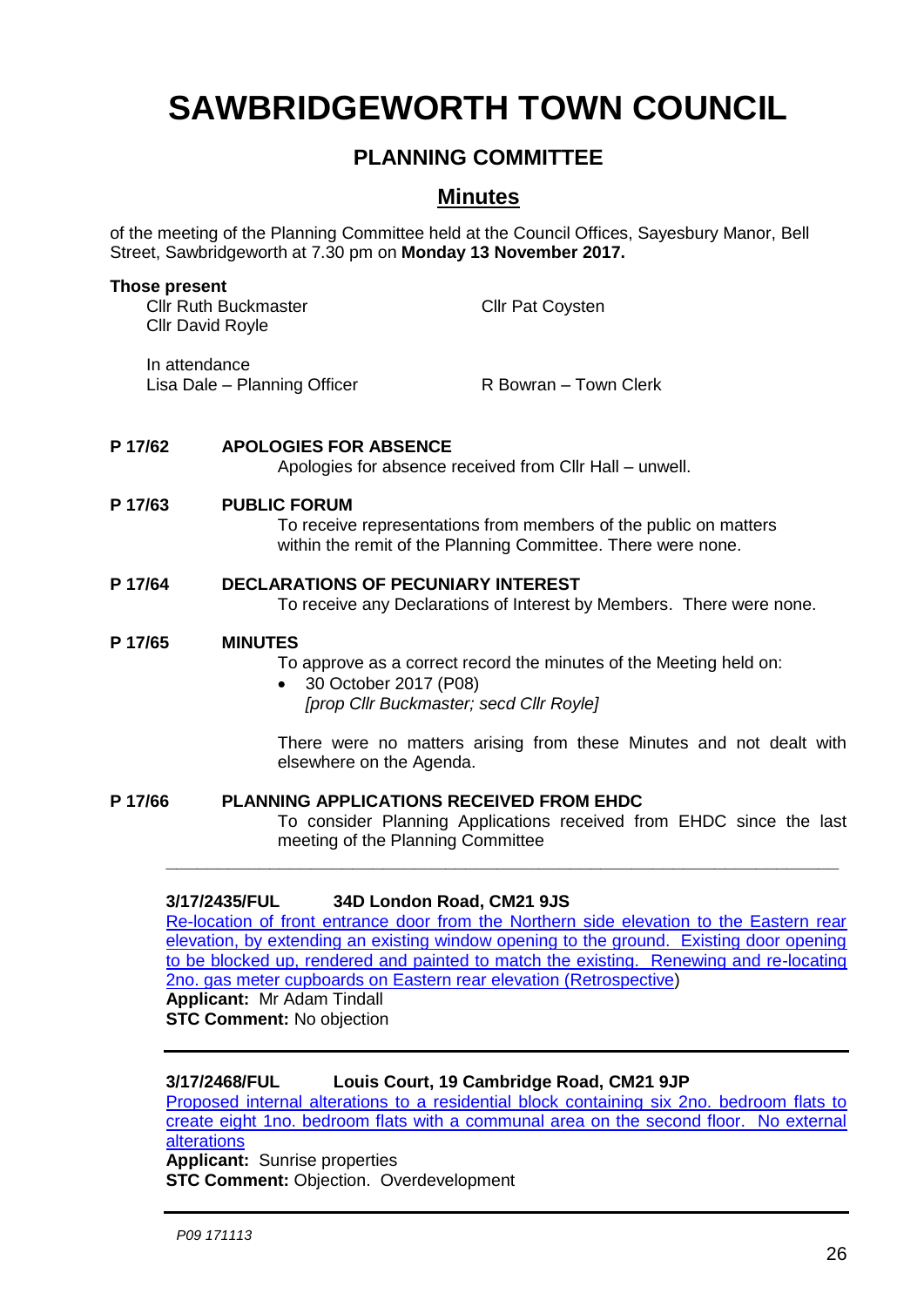#### **3/17/2479/HH 27 Gilders, CM21 0EE**

[Porch extension, conversion of garage to habitable accommodation with pitched roof and](https://publicaccess.eastherts.gov.uk/online-applications/applicationDetails.do?keyVal=OY4N4SGLJ0R00&activeTab=summary)  [new door to side elevation](https://publicaccess.eastherts.gov.uk/online-applications/applicationDetails.do?keyVal=OY4N4SGLJ0R00&activeTab=summary) **Applicant:** Mr D Lee **STC Comment:** No Objection

#### **3/17/2484/FUL Eden's Mount, CM21 9DU**

[Replacement of double glazed aluminium casement windows at the front, rear and both](https://publicaccess.eastherts.gov.uk/online-applications/applicationDetails.do?keyVal=OY9PE6GL00X00&activeTab=summary)  [sides, to double glazed UPVC casement windows to match existing](https://publicaccess.eastherts.gov.uk/online-applications/applicationDetails.do?keyVal=OY9PE6GL00X00&activeTab=summary) **Applicant:** Circle South Anglia Housing **STC Comment:** No Objection

## **3/17/2490/HH 6 Rowney Gardens, CM21 0AT**

[Single storey first floor rear extension](https://publicaccess.eastherts.gov.uk/online-applications/applicationDetails.do?keyVal=OYA00JGL01D00&activeTab=summary) **Applicant:** Mr & Mrs Medhurst **STC Comment:** No Objection

#### **P 17/67 LATE PLANNING APPLICATIONS**

To deal with Planning Applications received from EHDC following the Publication of this Agenda and received before 10 November 2017

#### **3/17/2461/HH Penrhyn, London Road, Spellbrook**

New garage in rear garden (Retrospective amendment to previous approval 3/16/0331/HH) **Applicant:** Mr I Hussain

**STC Comment:** No Objection

#### **3/17/2562/HH 26 Newton Drive, CM21 9HE**

Two storey side extension with attached garage, open porch to the front door **Applicant:** Mr Andy Labbett **STC Comment:** Objection. Overdevelopment of site and out of keeping with streetscene. Contrary to Policy ENV1

#### **3/17/2572/HH Lower Hamptons, 92A Station Road, CM21 9JY**

Single storey rear and two storey side extension. Moving and creating new retaining wall. Change of ground floor door to window on the west elevation and creating a new terrace **Applicant:** Mr & Mrs Kent Thirley **STC Comment:** No Objection

#### **3/17/2577/FUL Riverside View, Spellbrook Lane East**

Demolition of dwelling and other non-residential structures and erection of 4 no. dwellings with associated access, parking and **Applicant:** Jack Stenley Homes Ltd **STC Comment:** No Objection